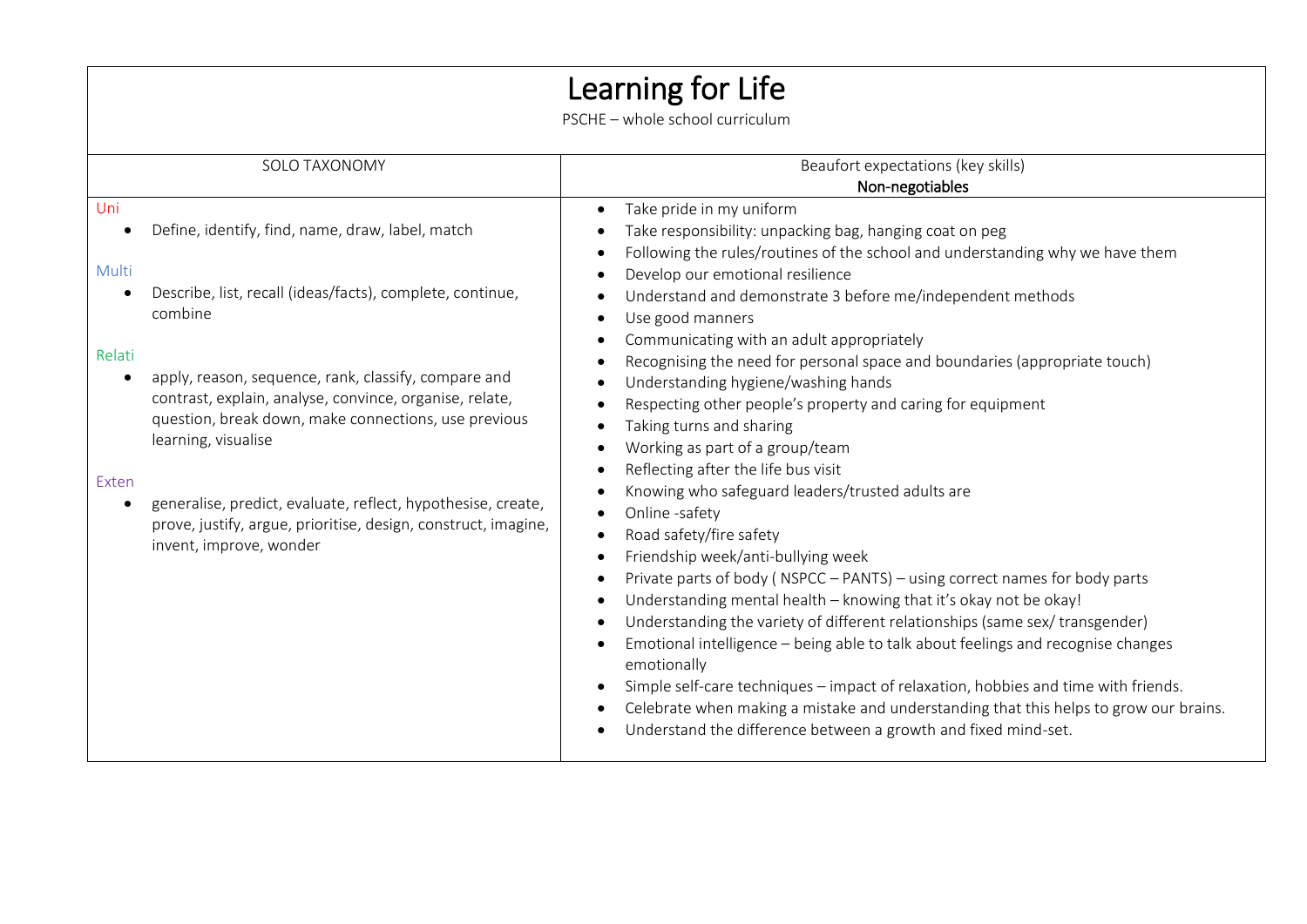| <b>YEAR R</b>                                                                                                                                                                                                                                                                                                                                                | Learning for Life<br><b>PSCHE Curriculum</b>                                                                                                                                                                                                                                                                        |
|--------------------------------------------------------------------------------------------------------------------------------------------------------------------------------------------------------------------------------------------------------------------------------------------------------------------------------------------------------------|---------------------------------------------------------------------------------------------------------------------------------------------------------------------------------------------------------------------------------------------------------------------------------------------------------------------|
| Personal<br>All about me<br>Article 6: You have the right to life.<br>Article 8: You have the right to an identity.                                                                                                                                                                                                                                          | List what make me special.<br>$\bullet$<br>List activities/foods/games that I enjoy and don't enjoy.<br>Compare and explain different emotions.<br>Identify and label facial expressions to emotions.                                                                                                               |
| Social<br>Relationships<br>Article 15: You have the right to be with friends and join or set up clubs, unless<br>this breaks the rights of others.                                                                                                                                                                                                           | Match and label good friend qualities<br>$\bullet$<br>List methods to resolve disagreements<br>Name and draw people in my family<br>Compare different families                                                                                                                                                      |
| Citizenship<br>People who can look after me.<br>Article 1: Everyone under 18 have rights.<br>Article 42: All adults and children should know about this convention. You have a right to<br>learn about your rights and adults should learn about them too.<br>Article 12: You have the right to an opinion and for it to be listened to and taken seriously. | Match and label emergency services<br>$\bullet$<br>To understand the choices (rights) open to them e.g. food, water, fresh air, clothes, games<br>and activities.                                                                                                                                                   |
| Health<br>Science                                                                                                                                                                                                                                                                                                                                            | Reflect what we learnt from the Life Bus visit.<br>Match and label healthy/unhealthy foods<br>Make observations of animals and plants and explain why some things occur, and talk about<br>changes.<br>Discuss the features of their own immediate environment and how environments might<br>vary from one another. |
| Economics<br>Maths                                                                                                                                                                                                                                                                                                                                           | Imagine/role play with pretend money – creating a shop set-up – teaching the idea of<br>$\bullet$<br>buying.<br>Enterprise<br>$\bullet$                                                                                                                                                                             |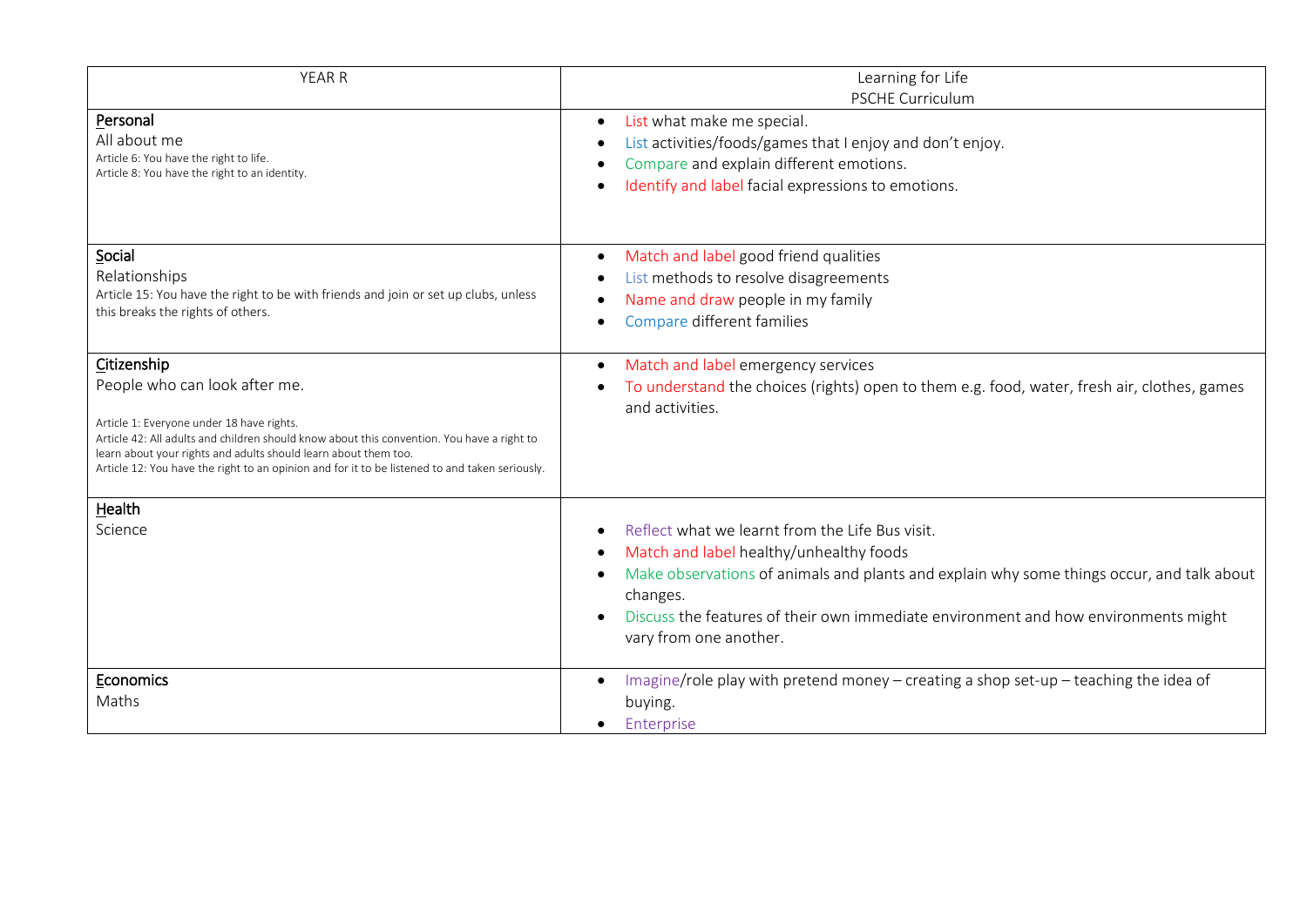| YEAR 1                                                                                                                                                        | Learning for Life<br><b>PSCHE Curriculum</b>                                                           |
|---------------------------------------------------------------------------------------------------------------------------------------------------------------|--------------------------------------------------------------------------------------------------------|
|                                                                                                                                                               |                                                                                                        |
| Personal                                                                                                                                                      | Discuss what make me special.<br>$\bullet$                                                             |
| All about me                                                                                                                                                  | List activities/foods/games that I enjoy and don't enjoy.                                              |
| Article 6: You have the right to life.<br>Article 8: You have the right to an identity.                                                                       | Compare and explain different emotions.                                                                |
|                                                                                                                                                               | Identify and explain facial expressions to emotions.<br>$\bullet$                                      |
|                                                                                                                                                               | Describe the importance of telling the truth and the consequence of lying.                             |
| Social                                                                                                                                                        |                                                                                                        |
| Relationships                                                                                                                                                 | Match and label good friend qualities                                                                  |
| History: chronological Understanding.                                                                                                                         | List methods to resolve disagreements                                                                  |
| <b>Outdoor learning</b>                                                                                                                                       | Label and describe people in my family<br>$\bullet$                                                    |
|                                                                                                                                                               | Compare and contrast different families                                                                |
| Article 15: You have the right to be with friends and join or set up clubs, unless this breaks the<br>rights of others.                                       | Be safe around a fire                                                                                  |
|                                                                                                                                                               | Work as a team to build a den, bird feeders and make hedgehog houses                                   |
| Citizenship                                                                                                                                                   | Match and label emergency services                                                                     |
| People who can look after me.                                                                                                                                 | Explain and label our rights                                                                           |
| Having a voice and an opinion.                                                                                                                                | To discuss and identify the choices open to them e.g. food, shelter, fresh air and activities.         |
|                                                                                                                                                               | Create a class charter.                                                                                |
| Article 1: Everyone under 18 have rights.                                                                                                                     |                                                                                                        |
| Article 42: All adults and children should know about this convention. You have a right to learn<br>about your rights and adults should learn about them too. |                                                                                                        |
| Article 12: You have the right to an opinion and for it to be listened to and taken seriously.                                                                |                                                                                                        |
| <b>Health Education</b>                                                                                                                                       | Reflect what we learnt from the Life Bus visit.                                                        |
|                                                                                                                                                               | Match and label healthy/unhealthy foods<br>$\bullet$                                                   |
| Science: Seasonal changes and working scientifically.                                                                                                         | Explain different types of weather and how these affect us (clothing, activities, food we<br>$\bullet$ |
|                                                                                                                                                               | eat).                                                                                                  |
|                                                                                                                                                               | To describe that other people, pets and plants have needs.                                             |
|                                                                                                                                                               | Make observations and share thoughts and ideas.                                                        |
| SRE (sexual and relationship education)                                                                                                                       | Name and discuss private parts of body (NSPCC - PANTS) - using correct names for body                  |
|                                                                                                                                                               | parts e.g. Penis and vagina.                                                                           |
| Economics                                                                                                                                                     | Enterprise                                                                                             |
| Maths                                                                                                                                                         | Compare money and add with coins                                                                       |
|                                                                                                                                                               |                                                                                                        |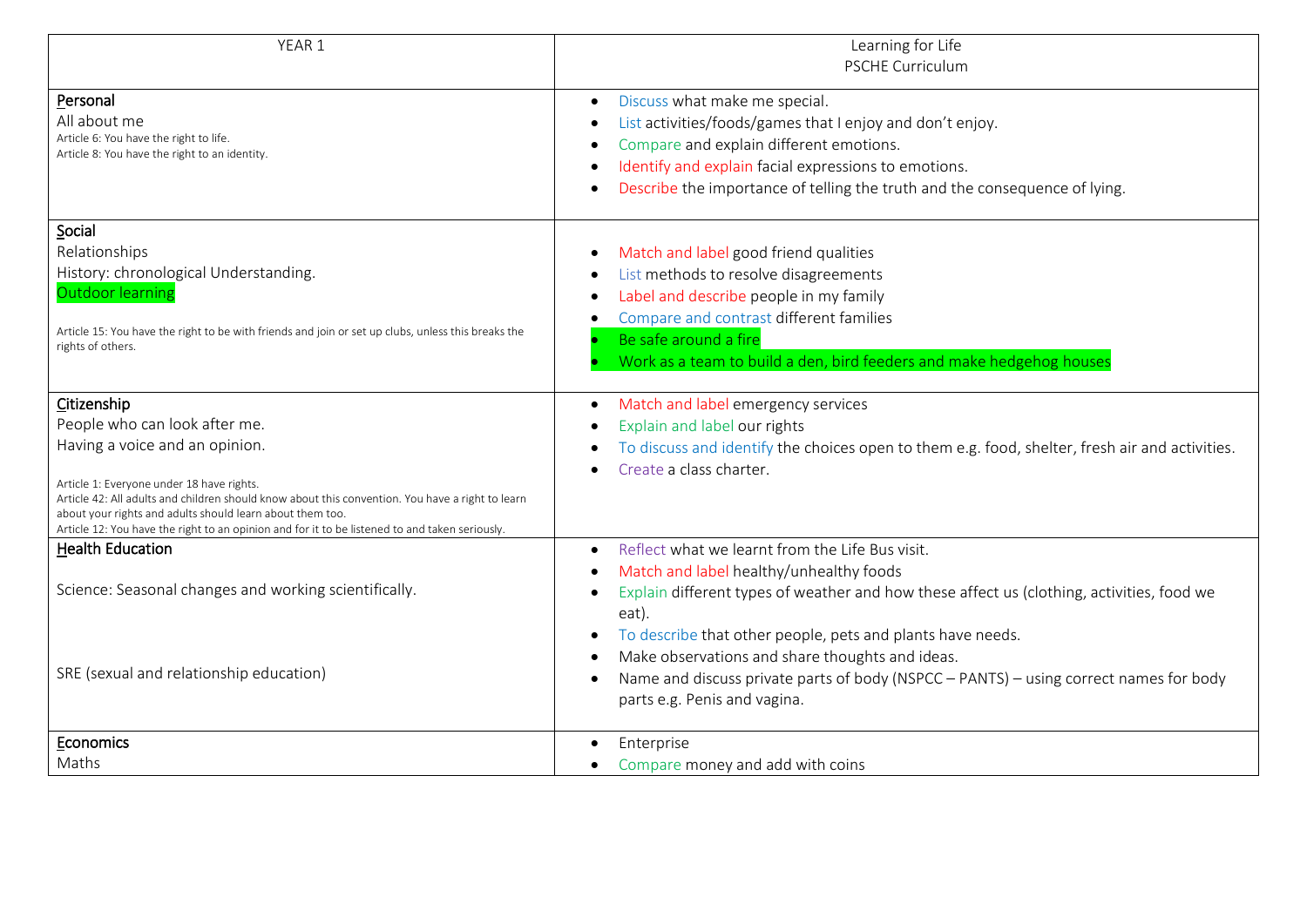| YEAR <sub>2</sub>                                                                                                                                                                                                                                                                                                                                                                                 | Learning for Life<br>PSCHE Curriculum                                                                                                                                                                                                                                                                                                                                                                           |
|---------------------------------------------------------------------------------------------------------------------------------------------------------------------------------------------------------------------------------------------------------------------------------------------------------------------------------------------------------------------------------------------------|-----------------------------------------------------------------------------------------------------------------------------------------------------------------------------------------------------------------------------------------------------------------------------------------------------------------------------------------------------------------------------------------------------------------|
| Personal<br>All about me<br>Article 6: You have the right to life.<br>Article 8: You have the right to an identity.                                                                                                                                                                                                                                                                               | Identify what make me special.<br>$\bullet$<br>Compare and explain different emotions.<br>Identify and label facial expressions to emotions.<br>Explain the importance of telling the truth and the consequence of lying.<br>Identify and label scenarios of when to 'say no.'<br>Identify and label ideas of wrong and right, good and bad.<br>Identify and understand when to keep a secret and when to tell. |
| Social<br>Relationships<br>History: chronological Understanding and knowledge and<br>understanding.                                                                                                                                                                                                                                                                                               | Compare good friend qualities<br>٠<br>Define peer pressure<br>Make connections with how my actions can affect others<br>Compare methods that can help resolve disagreements<br>Question the meaning of bullying<br>Describe different family types<br>Create a family tree                                                                                                                                      |
| Outdoor learning<br>Article 15: You have the right to be with friends and join or set up clubs, unless<br>this breaks the rights of others.                                                                                                                                                                                                                                                       | Compare and contrast how my own life is different to lives in the past.<br>Begin to recognise and explain that there are reasons why people in the past acted as they did.<br>Work as a team to build a tower (Eiffel Tower)<br>Be safe around a fire<br>I can respect everything around me - nature, creatures and environment                                                                                 |
| Citizenship<br>People who can look after me.<br>Having a voice and an opinion.<br>Article 1: Everyone under 18 have rights.<br>Article 42: All adults and children should know about this convention. You have a<br>right to learn about your rights and adults should learn about them too.<br>Article 12: You have the right to an opinion and for it to be listened to and taken<br>seriously. | Recall and describe emergency services<br>Explain what to do in a medical emergency (call 999, find a trusted adult)<br>Explain and label our rights<br>Create and discuss a class charter                                                                                                                                                                                                                      |
| Health<br>Science:<br>Seasonal changes and working scientifically.                                                                                                                                                                                                                                                                                                                                | Reflect what we learnt from the Life Bus visit.<br>$\bullet$<br>Make observations and record these pictorially; use these to suggest answers to simple<br>questions.                                                                                                                                                                                                                                            |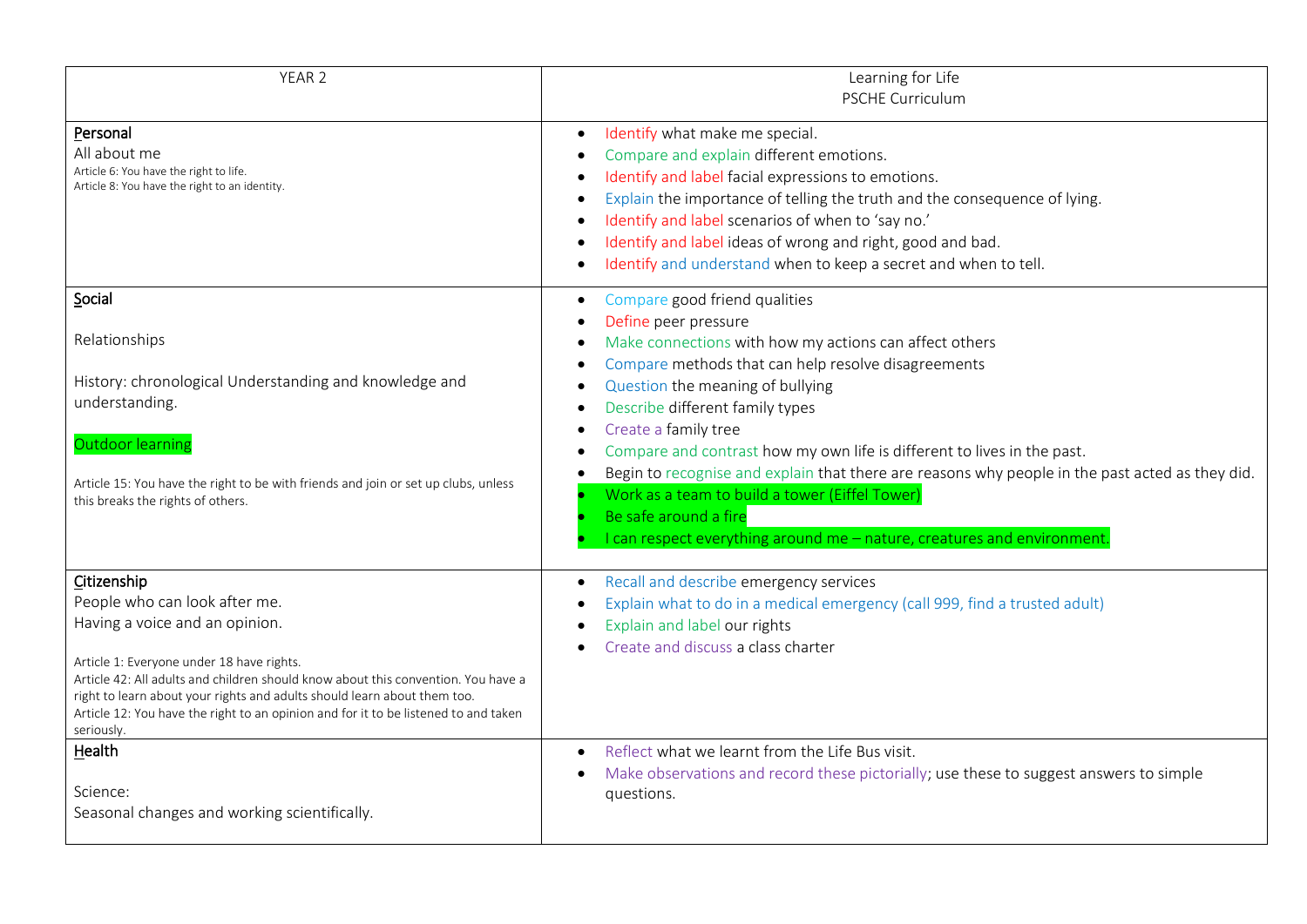|           | Match offspring of animals to their parents and describe similarities and differences between<br>them. To compare offspring to human life cycle using correct terminology from (NSPCC -<br>PANTS) - using correct names for body parts.<br>Explain the basic needs of animals, including humans, for survival (water, food and air).<br>Apply learning of basic needs to match animals to habitats that would best suit their needs.<br>Compare different habitats and homes for animals and humans<br>List healthy/unhealthy foods |
|-----------|-------------------------------------------------------------------------------------------------------------------------------------------------------------------------------------------------------------------------------------------------------------------------------------------------------------------------------------------------------------------------------------------------------------------------------------------------------------------------------------------------------------------------------------|
| Economics | Enterprise                                                                                                                                                                                                                                                                                                                                                                                                                                                                                                                          |
| Maths     | Apply knowledge of pounds and pence.                                                                                                                                                                                                                                                                                                                                                                                                                                                                                                |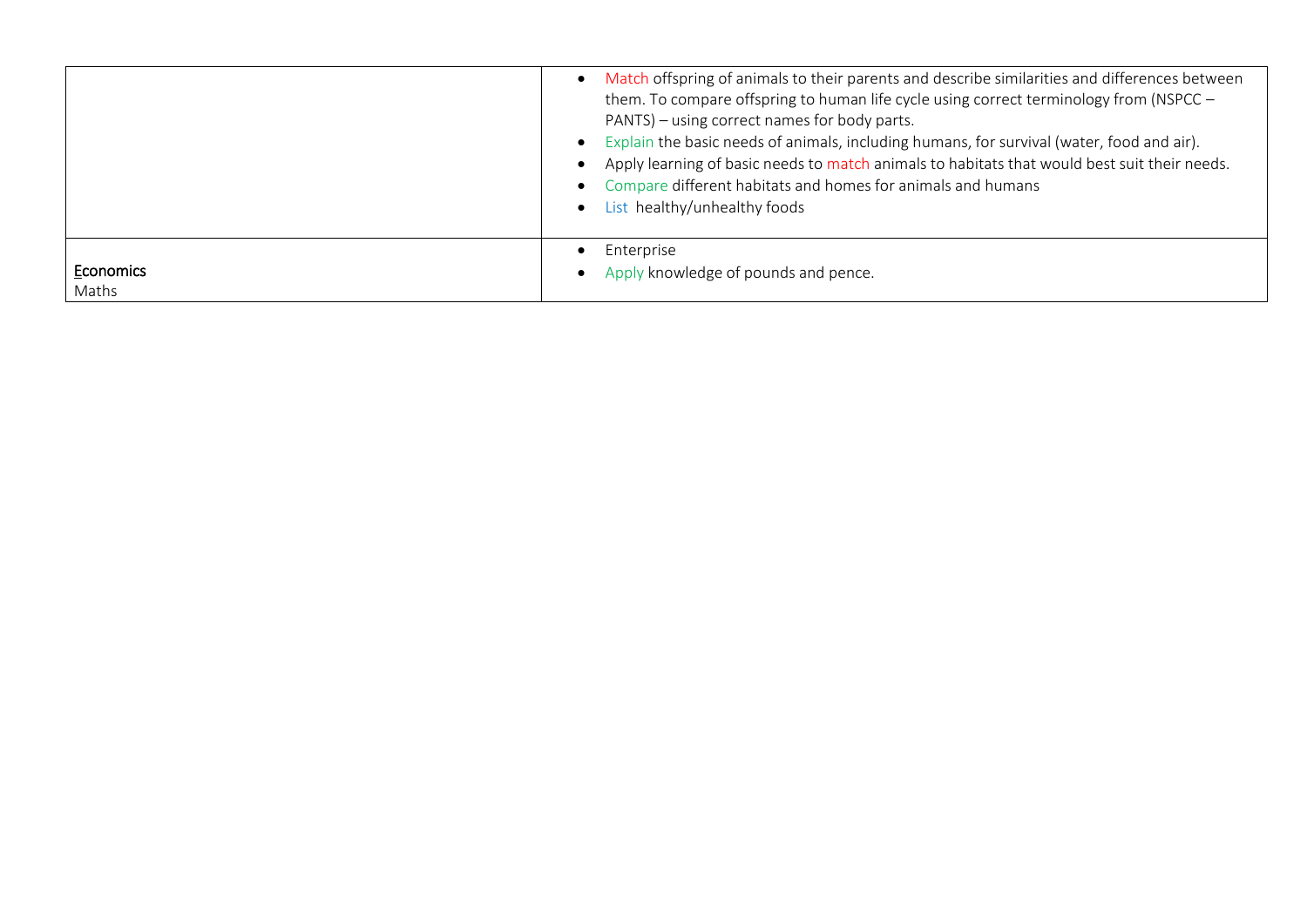| YEAR 3                                                                                                                                                                                                                                                                                                                                                                                                                           | Learning for Life<br><b>PSCHE Curriculum</b>                                                                                                                                                                                                                                                                                                                                                                                   |
|----------------------------------------------------------------------------------------------------------------------------------------------------------------------------------------------------------------------------------------------------------------------------------------------------------------------------------------------------------------------------------------------------------------------------------|--------------------------------------------------------------------------------------------------------------------------------------------------------------------------------------------------------------------------------------------------------------------------------------------------------------------------------------------------------------------------------------------------------------------------------|
| Personal<br>All about me<br>Article 6: You have the right to life.<br>Article 8: You have the right to an identity.                                                                                                                                                                                                                                                                                                              | To describe positive things about ourselves.<br>$\bullet$<br>To name and describe positive things about each other.<br>Read and discuss a current topic - turn taking, respecting opinions and conversation practise.                                                                                                                                                                                                          |
| Social<br>Relationships                                                                                                                                                                                                                                                                                                                                                                                                          | Explain how my actions can affect others<br>$\bullet$<br>Create a picture book about friendship for KS1 and present it to them.<br>Compare and contrast the meaning of bullying and being mean.                                                                                                                                                                                                                                |
| History: chronological Understanding and knowledge and<br>understanding.                                                                                                                                                                                                                                                                                                                                                         | Recognising and make connections with peer pressure<br>Describe different family types<br>Apply our knowledge of different family types and compare different families within stories.<br>$\bullet$<br>Identifying and describing the differences in faith<br>$\bullet$                                                                                                                                                        |
| Outdoor learning<br>Article 15: You have the right to be with friends and join or set up clubs, unless<br>this breaks the rights of others.                                                                                                                                                                                                                                                                                      | Understanding and celebrating diversity - Inside Outside<br>$\bullet$<br>Comparing gender stereotypes.<br>$\bullet$<br>Work as a team to make tepees; a nest; bird boxes etc.<br>Be safe around a fire.                                                                                                                                                                                                                        |
| Citizenship<br>Geography: human and physical<br>People who can look after me<br>Having a voice and an opinion<br>Article 1: Everyone under 18 have rights.<br>Article 42: All adults and children should know about this convention. You have<br>a right to learn about your rights and adults should learn about them too.<br>Article 12: You have the right to an opinion and for it to be listened to and taken<br>seriously. | Explain and make connections with our rights<br>Create a class charter.<br>Explain and discuss what to do in a medical emergency or when in danger.<br>Reflect about what the impact can be after a natural disaster.<br>$\bullet$<br>Evaluate impact of deforestation. Predict future impact if deforestation continues at current<br>rate.                                                                                   |
| Health<br>Science:<br>Animals, including humans and Working scientifically.                                                                                                                                                                                                                                                                                                                                                      | Reflect what we learnt from the Life Bus visit.<br>$\bullet$<br>Ask and answer relevant questions, giving more than one reason for their answers<br>$\bullet$<br>Understanding the very basics of first aid - plaster, keeping clean, cuts and bruises.<br>Understand and explain that humans and animals get nutrition from what they eat. Compare<br>this to healthy living and nutrition.<br>Describe the human life cycle. |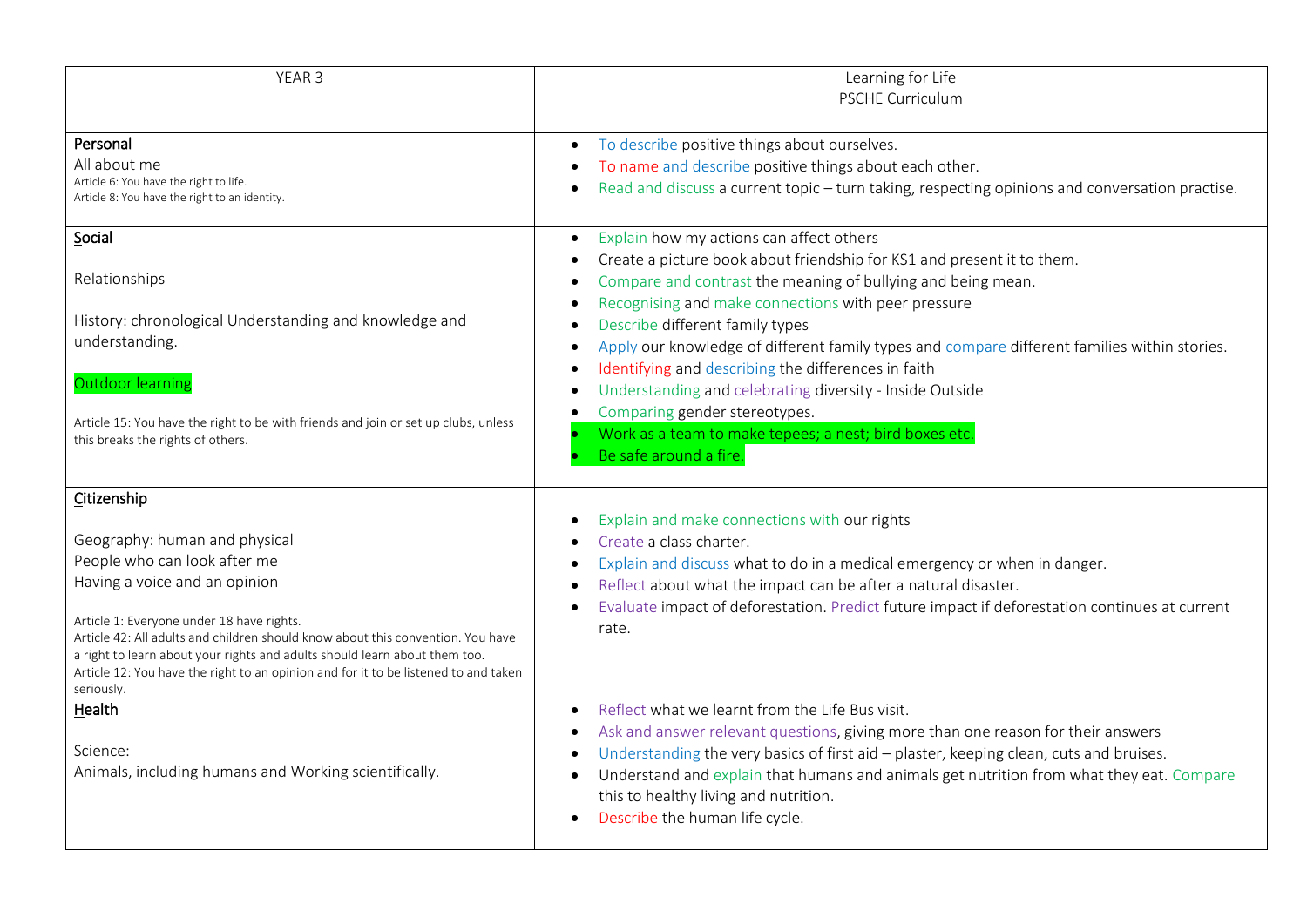|           | Enterprise                                  |
|-----------|---------------------------------------------|
| Economics | • Identify reasons why we would save money. |
| Maths     | • Apply knowledge of pounds and pence.      |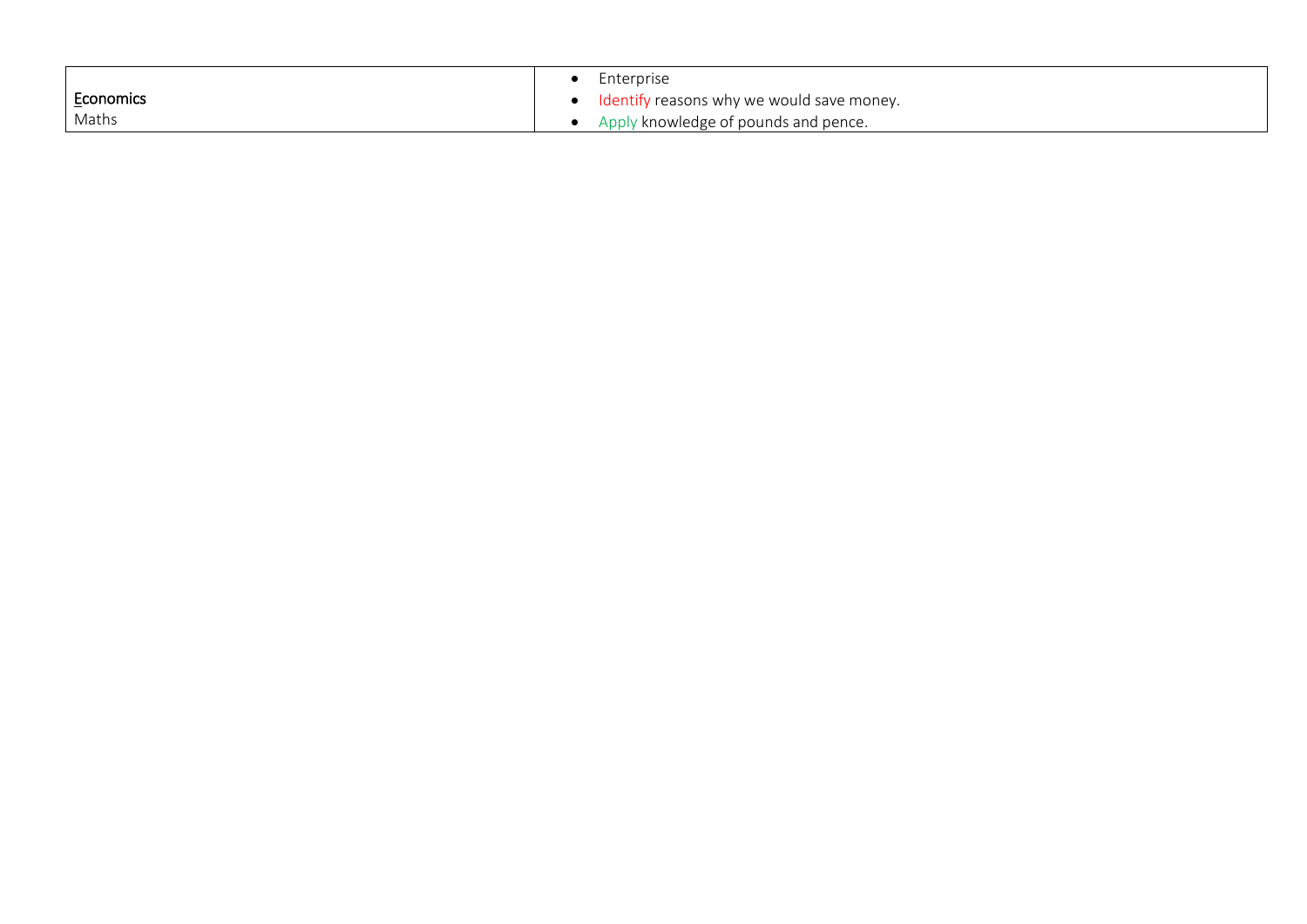| YEAR 4                                                                                                                                                                                                                                                                                                                                                                                                                             | Learning for Life<br><b>PSCHE Curriculum</b>                                                                                                                                                                                                                                                                                                                                                                                                                                                              |
|------------------------------------------------------------------------------------------------------------------------------------------------------------------------------------------------------------------------------------------------------------------------------------------------------------------------------------------------------------------------------------------------------------------------------------|-----------------------------------------------------------------------------------------------------------------------------------------------------------------------------------------------------------------------------------------------------------------------------------------------------------------------------------------------------------------------------------------------------------------------------------------------------------------------------------------------------------|
| Personal<br>All about me<br>Outdoor learning<br>Article 6: You have the right to life.<br>Article 8: You have the right to an identity.                                                                                                                                                                                                                                                                                            | Create a picture book about friendship for KS1 and present it to them.<br>$\bullet$<br>Class debate around a current topic - turn taking, respecting opinions and conversation<br>practise.<br>Discuss gender stereo typing.<br>$\bullet$<br>Develop a positive approach and self-motivation towards personal safety and risk-taking.                                                                                                                                                                     |
|                                                                                                                                                                                                                                                                                                                                                                                                                                    | Work as a team during wide games and scavenger hunts.<br>Cook safely on an open fire.<br>Set adventurous targets and develop self-esteem/motivation during a 2 night residential.                                                                                                                                                                                                                                                                                                                         |
| Social<br>Relationships<br>History: Knowledge and understanding<br>Article 15: You have the right to be with friends and join or set up clubs, unless<br>this breaks the rights of others.                                                                                                                                                                                                                                         | Create methods that can help resolve disagreements<br>$\bullet$<br>Explain and justify how my actions can affect others.<br>$\bullet$<br>Design methods that can help resolve disagreements<br>$\bullet$<br>Argue the idea about bullying meaning the same as being mean.<br>Make connections with peer pressure<br>$\bullet$<br>I can identify and compare some characteristic features of different periods and the beliefs and<br>$\bullet$<br>attitudes of people living in societies (stereotypical) |
| Citizenship<br>People who can look after me<br>Having a voice and an opinion<br>Geography: Locational knowledge<br>Article 1: Everyone under 18 have rights.<br>Article 42: All adults and children should know about this convention. You have<br>a right to learn about your rights and adults should learn about them too.<br>Article 12: You have the right to an opinion and for it to be listened to and<br>taken seriously. | Explain and make connections with our rights<br>$\bullet$<br>Create a class charter<br>Compare and contrast rights respecting around the world<br>Reflect and argue about how Global Warming is impacting on the regions and evaluate impact.<br>$\bullet$                                                                                                                                                                                                                                                |
| Health<br>Science:<br>Animals, including humans and Working scientifically)                                                                                                                                                                                                                                                                                                                                                        | Reflect what we learnt from the Life Bus visit.<br>Ask and answer relevant questions, giving more than one reason for their answers.<br>Discuss the basics of first aid.<br>$\bullet$                                                                                                                                                                                                                                                                                                                     |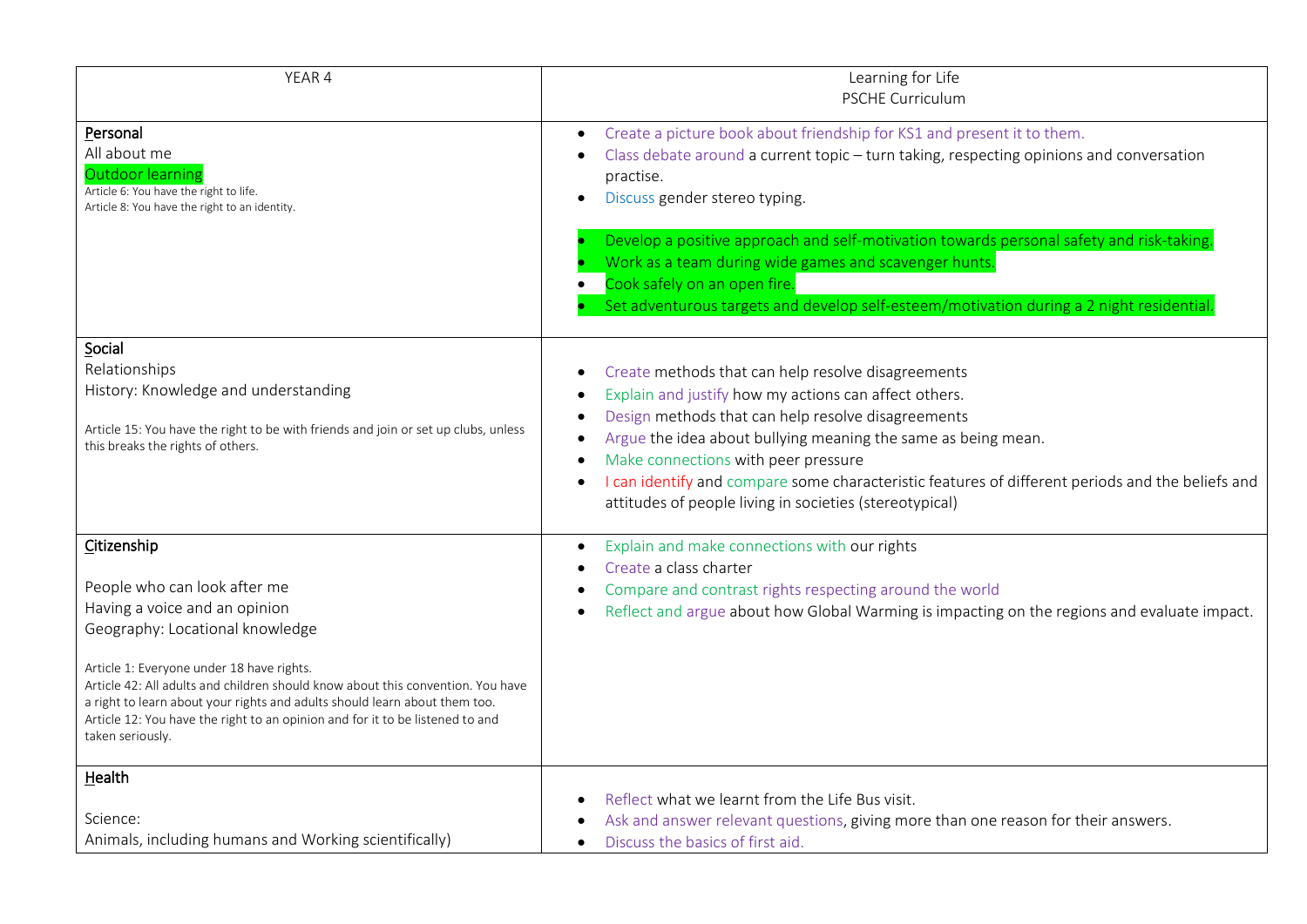|                    | Draw conclusions about what the findings show and share these in different ways<br>$\bullet$<br>(orally/written/drawn).<br>• Discuss how changes to habitats can impact living things (e.g. deforestation, flooding etc.)<br>• Identify the process of the human life cycle and describe changes from birth. |
|--------------------|--------------------------------------------------------------------------------------------------------------------------------------------------------------------------------------------------------------------------------------------------------------------------------------------------------------|
| Economics<br>Maths | Enterprise<br>$\bullet$<br>Identify and explain reasons why we would save money.<br>$\bullet$<br>Apply knowledge of pounds and pence.                                                                                                                                                                        |
|                    | $\bullet$<br>Describe the definition of debt (negative numbers)<br>$\bullet$                                                                                                                                                                                                                                 |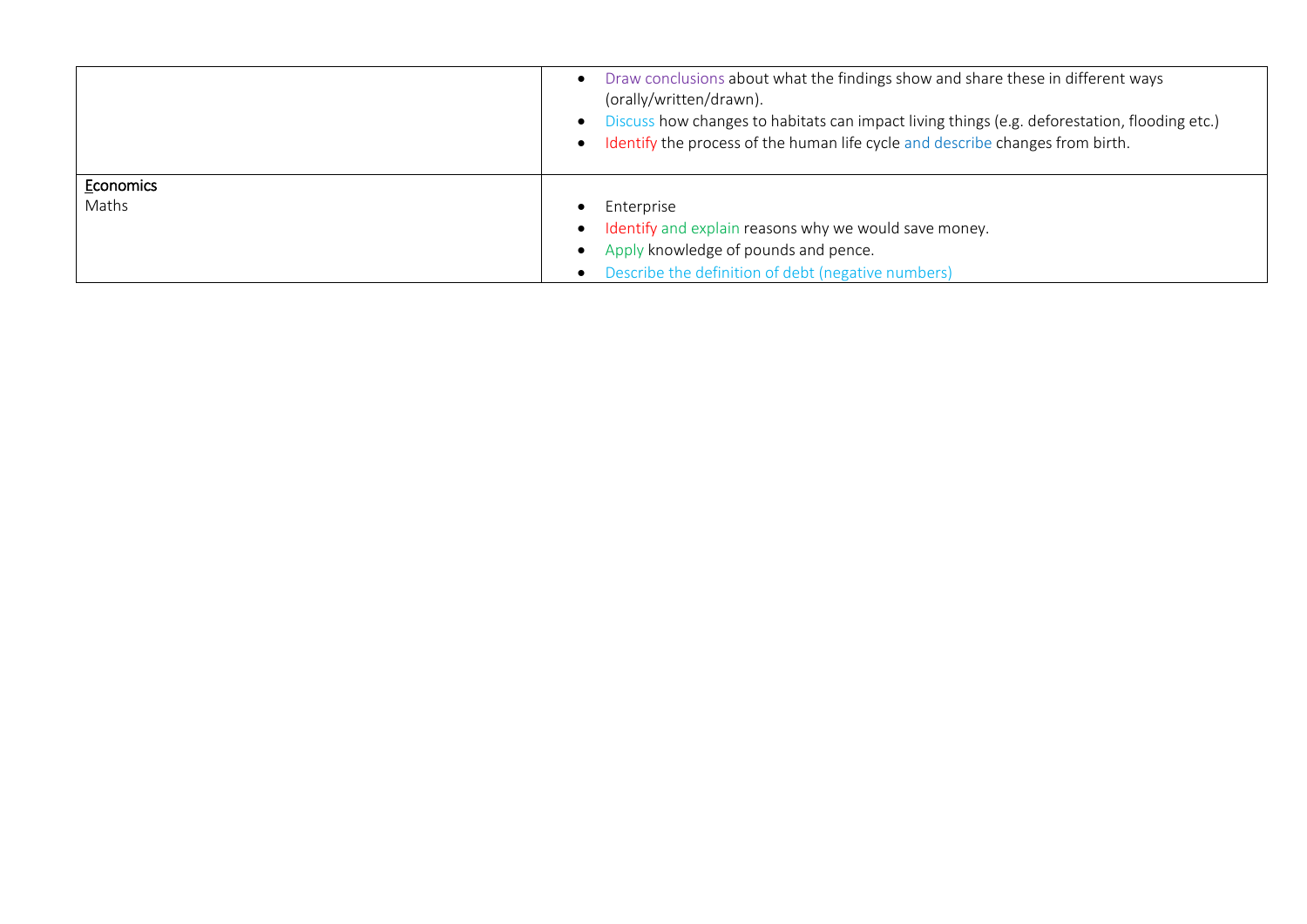| YEAR <sub>5</sub>                                                                                                                                                                                                 | Learning for Life<br><b>PSCHE Curriculum</b>                                                                                                                                                                                                                                                                                                                                                                                                                                                                                                                                                                                                                                                                                                                                             |
|-------------------------------------------------------------------------------------------------------------------------------------------------------------------------------------------------------------------|------------------------------------------------------------------------------------------------------------------------------------------------------------------------------------------------------------------------------------------------------------------------------------------------------------------------------------------------------------------------------------------------------------------------------------------------------------------------------------------------------------------------------------------------------------------------------------------------------------------------------------------------------------------------------------------------------------------------------------------------------------------------------------------|
| Personal<br>All about me<br>SRE (sex and relationship education)<br><b>Outdoor learning</b><br>Article 6: You have the right to life.<br>Article 8: You have the right to an identity.                            | Argue around a current topic - turn taking, respecting opinions and conversation practise.<br>$\bullet$<br>To understand and discuss bereavement.<br>To discuss and trial simple self-care techniques: breathing, colouring or yoga.<br>$\bullet$<br>Discuss and explain my emotions and how they might change during puberty.<br>$\bullet$<br>To understand that change through puberty is individual.<br>$\bullet$<br>Wonder and question about puberty and sexual relationships.<br>$\bullet$<br>Reflect on our achievements during our last residential and challenge our self-motivation<br>towards risk-taking.<br>Set targets of challenge on a 2 night residential.<br>Lead a team and work in a team during wide games and scavenger hunts.<br>Build a fire and tent it safely. |
| Social<br>SRE (sex and relationship education)<br>History: Knowledge and understanding<br>Article 15: You have the right to be with friends and join or set up clubs, unless<br>this breaks the rights of others. | Improve a game and create new rules.<br>$\bullet$<br>Explain and justify how my actions can affect others.<br>$\bullet$<br>Reflect and discuss disagreements in order to resolve them.<br>$\bullet$<br>Compare and contrast 'bullying' and 'being mean'.<br>To discuss how images in the media (and online) do not always reflect reality and can affect<br>$\bullet$<br>how people feel about themselves.<br>Make connections with peer pressure.<br>$\bullet$<br>I can use my knowledge to describe and reflect upon characteristic features of past societies<br>$\bullet$<br>and to explain changes within and across periods.<br>Reason, compare and explain different people living in societies (understand the meaning of<br>$\bullet$<br>stereotype)                            |
| Citizenship<br>Having a voice and an opinion<br>Geography: Locational knowledge<br>Article 1: Everyone under 18 have rights.                                                                                      | Explain and make connections with our rights<br>$\bullet$<br>Create a class charter<br>$\bullet$<br>Compare and contrast rights respecting around the world<br>Compare and contrast land use maps of Africa or Asia from past with the present, focusing on<br>$\bullet$<br>land use. Evaluate how land use has changed.                                                                                                                                                                                                                                                                                                                                                                                                                                                                 |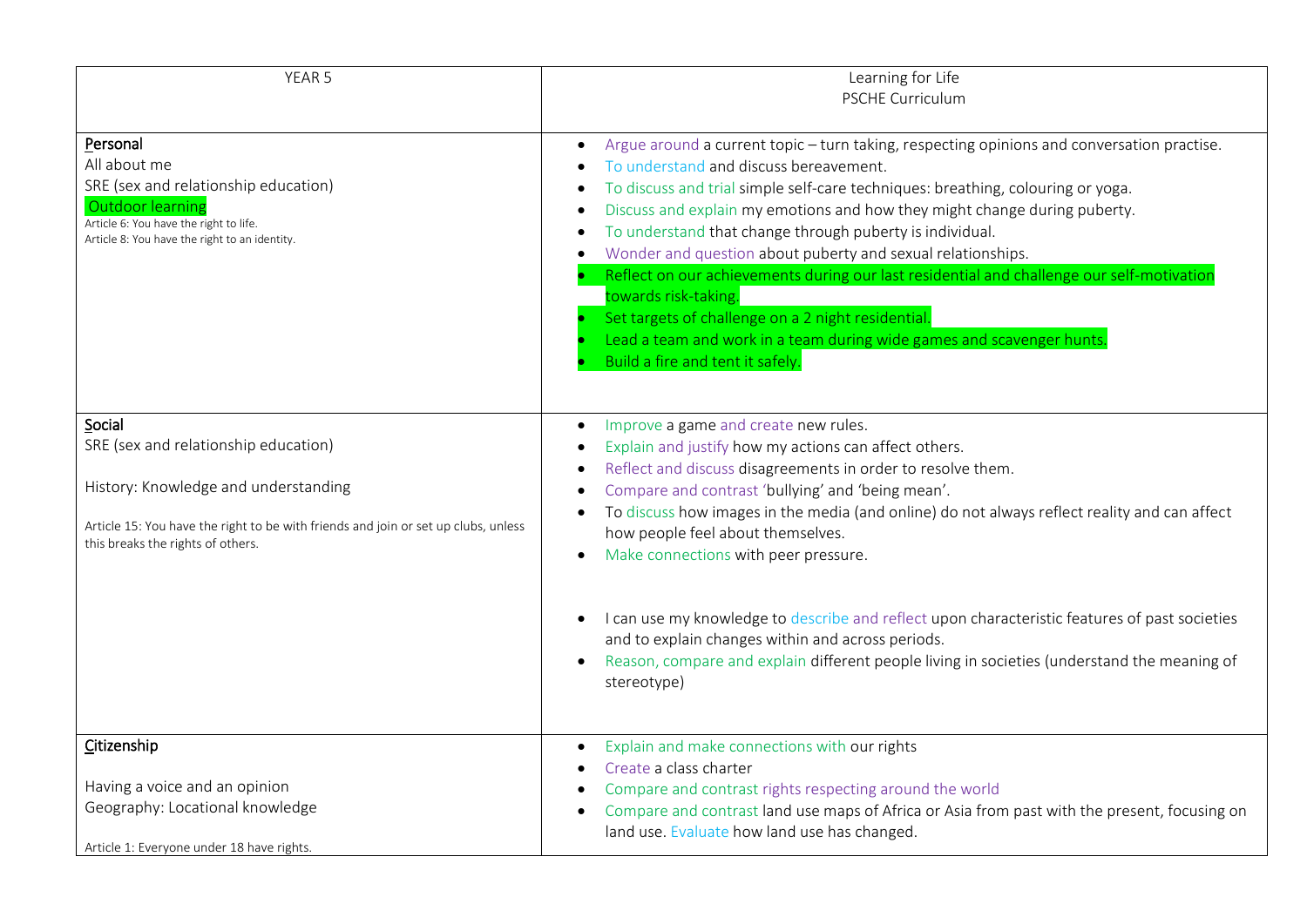| Article 42: All adults and children should know about this convention. You have<br>a right to learn about your rights and adults should learn about them too.<br>Article 12: You have the right to an opinion and for it to be listened to and<br>taken seriously. | Justify reasons for fair/unfair distribution of resources (Fairtrade) and theorise impact of unfair<br>$\bullet$<br>trade on humans.                                                                                                                                                                                                                                                                                                                                                                                                                                                                                                                                                                                                                                                                                                                                                                                                                                                                                                                                                                    |
|--------------------------------------------------------------------------------------------------------------------------------------------------------------------------------------------------------------------------------------------------------------------|---------------------------------------------------------------------------------------------------------------------------------------------------------------------------------------------------------------------------------------------------------------------------------------------------------------------------------------------------------------------------------------------------------------------------------------------------------------------------------------------------------------------------------------------------------------------------------------------------------------------------------------------------------------------------------------------------------------------------------------------------------------------------------------------------------------------------------------------------------------------------------------------------------------------------------------------------------------------------------------------------------------------------------------------------------------------------------------------------------|
| Health<br>Science: animals, including humans and<br>Working scientifically.<br>SRE (sex and relationship education)<br>(See summary table for more information on S drive)                                                                                         | Reflect what we learnt from the Life Bus visit.<br>$\bullet$<br>Discuss and explain the basics of first aid: when to move/not to move, what to do in an<br>emergency, head injury, how to help and the purpose of a defibrillators.<br>Draw conclusions and suggest explanations about what the findings show and share these in<br>$\bullet$<br>different ways (orally/written/drawn).<br>Use scientific evidence to support or refute ideas or arguments.<br>$\bullet$<br>Sequence and explain the life process of reproduction in some plants and animals.<br>$\bullet$<br>Understand and explain the importance of hygiene – teeth brushing, showering, washing<br>$\bullet$<br>hands, changing clothes etc.<br>Identify and correctly name body parts when discussing growth e.g. penis and vagina.<br>$\bullet$<br>To know and explain effective methods for dealing with menstruation and wet dreams.<br>$\bullet$<br>Sex education - to discuss, compare and contrast how male and female bodies change and<br>$\bullet$<br>what to expect: hormones, periods, male changes, hair, breasts etc. |
| Economics<br>Maths                                                                                                                                                                                                                                                 | Plan and design an enterprise project.<br>$\bullet$<br>Reflect on our entrepreneurial experience - what went well? What could we do better next<br>time?<br>Apply knowledge of pounds and pence.<br>Describing the definition of debt (negative numbers)<br>$\bullet$                                                                                                                                                                                                                                                                                                                                                                                                                                                                                                                                                                                                                                                                                                                                                                                                                                   |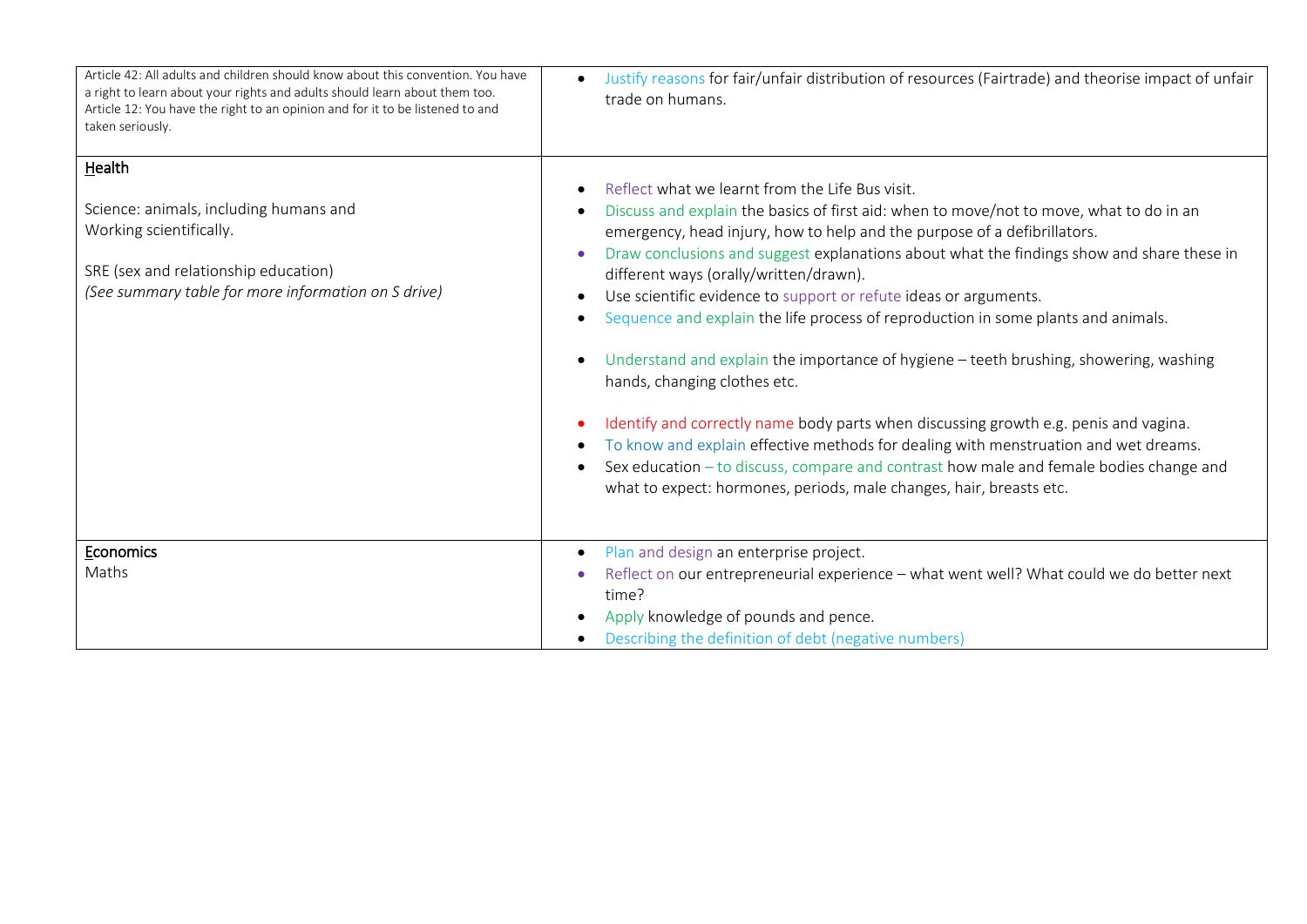| YEAR 6                                                                                                                                                                                                                                                                                                                                                                                             | Learning for Life                                                                                                                                                                                                                                                                                                                                                                                                                                                                                                                                                                                                                                                                                                                                                   |
|----------------------------------------------------------------------------------------------------------------------------------------------------------------------------------------------------------------------------------------------------------------------------------------------------------------------------------------------------------------------------------------------------|---------------------------------------------------------------------------------------------------------------------------------------------------------------------------------------------------------------------------------------------------------------------------------------------------------------------------------------------------------------------------------------------------------------------------------------------------------------------------------------------------------------------------------------------------------------------------------------------------------------------------------------------------------------------------------------------------------------------------------------------------------------------|
|                                                                                                                                                                                                                                                                                                                                                                                                    | <b>PSCHE Curriculum</b>                                                                                                                                                                                                                                                                                                                                                                                                                                                                                                                                                                                                                                                                                                                                             |
| Personal<br>All about me<br><b>Outdoor learning</b><br>SRE (sex and relationship education): Our emotions                                                                                                                                                                                                                                                                                          | Argue around a current topic - turn taking, respecting opinions and conversation<br>practise.<br>Create a written report, reflecting the argument, including points for and against.<br>To understand, discuss and infer about bereavement.<br>To compare and reflect after simple self-care/dealing with stress techniques. What is the<br>impact of relaxation?<br>Discuss and explain why my emotions might change during puberty.<br>Compare and contrast puberty between girls and boys.<br>Devise strategies for managing these changes.<br>Explain what humans need to survive.<br>Start a fire and cook safely using foraged ingredients.<br>Take part in adventurous outdoor activities; challenging myself and behaving safely<br>during our residential. |
| Social<br>SRE (sex and relationship education)<br>History: Knowledge and understanding<br>Article 15: You have the right to be with friends and join or set up clubs, unless<br>this breaks the rights of others.                                                                                                                                                                                  | Plan and design your own team game and improve it with peer feedback.<br>Explain and justify how my actions can affect others after an incident.<br>Design methods that can help resolve disagreements.<br>Argue the idea about bullying meaning the same as being mean.<br>To recognise and question how images in the media (and online) do not always reflect<br>reality and can affect how people feel about themselves and make connections with<br>peer pressure.<br>Question and wonder about an aspect of the past, investigate independently and<br>present conclusions.<br>Creatively use and construct information from a variety of sources.                                                                                                            |
| Citizenship<br>Having a voice and an opinion<br>Geography: Locational knowledge<br>Article 1: Everyone under 18 have rights.<br>Article 42: All adults and children should know about this convention. You have a<br>right to learn about your rights and adults should learn about them too.<br>Article 12: You have the right to an opinion and for it to be listened to and taken<br>seriously. | Create a class charter<br>$\bullet$<br>Explain and make connections with our rights<br>$\bullet$<br>Compare and contrast rights respecting around the world<br>Compare and contrast main environmental regions, key physical and human<br>characteristics, and major cities.<br>Create an article and predict future changes to land use.                                                                                                                                                                                                                                                                                                                                                                                                                           |